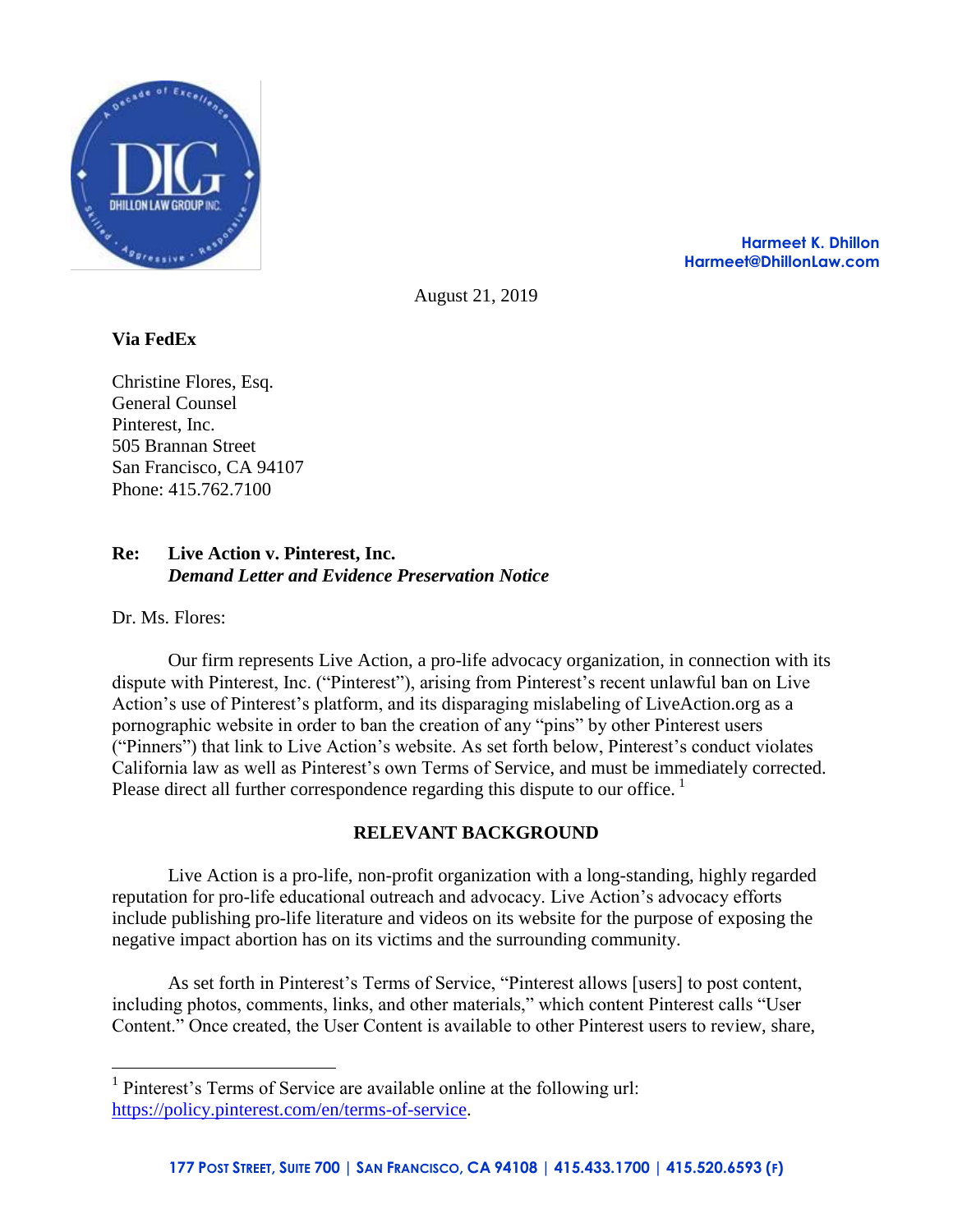Pinterest, Inc. August 15, 2019 Page 2 of 5

and save. According to its "Community Guidelines," Pinterest removes or hides from public view the following types of User Content: porn; imagery glorifying violence; hate speech and speech promoting discrimination; attacks on private persons or that share personally identifiable information; and accounts which seek to impersonate any person or organization.<sup>2</sup>

User Content related to abortion facially does not violate Pinterest's Terms of Service or Community Guidelines. Indeed, a cursory search on Pinterest's platform reveals numerous links to Planned Parenthood and other websites that contain information about abortion, sex, contraceptives, and other reproductive health and medical topics. Live Action has generated User Content on Pinterest for years, and, to our knowledge, other users have been able to share, save, and link to Live Action content.

At some point prior to June 10, 2019, however, Pinterest began to selectively censor and suppress the spread of Live Action's pro-life educational and political content on its platform. It did so by inaccurately labeling LiveAction.org as "porn," and placing LiveAction.org on an internal domain blacklist based on that pretext. As a result, Pinners were unable to create pins that linked to Live Action's website. Pinterest's conduct was discovered by Project Veritas, an American non-profit organization dedicated to investigating and exposing private and public corruption, based on information provided by a Pinterest employee and whistleblower, Eric Cochran.

As a result of its investigation, Project Veritas decided to publish an interview with Mr. Cochran online, to publicly expose Pinterest's censorship activities. On June 10, 2019, prior to publishing the exposé, Project Veritas contacted Pinterest for comment. Within hours of being confronted with its pretext for blacklisting Live Action, Pinterest notified Project Veritas that it had removed Live Action's website from the domain blacklist, which Project Veritas thereafter verified.

The following day, June 11, 2019, Project Veritas published the Cochran interview on YouTube.com, and Live Action issued a press release in which it discussed the censorship. Within minutes of the release of the Cochran interview, Live Action received an email from Pinterest stating that its Pinterest account had been "permanently suspended," purportedly because its content violates Pinterest's "policies on misinformation" by disseminating "harmful…medical misinformation and conspiracies that turn individuals and facilities into targets for harassment and violence." The email notification failed to provide even a general description—let alone any concrete examples—of the supposed "misinformation" alleged to justify the ban.

Pinterest adopted this position, pretextually, to retaliate against Live Action and to suppress the ability of Live Action and other Pinners to use Pinterest's platform to share, save, or generate pro-life User Content. This was done in violation of California law and Pinterest's own Terms of Service. Pinterest took this conduct immediately after its first pretext (e.g. that

 2 Pinterest's Community Guidelines are available online at the following url: [https://policy.pinterest.com/en/community-guidelines.](https://policy.pinterest.com/en/community-guidelines)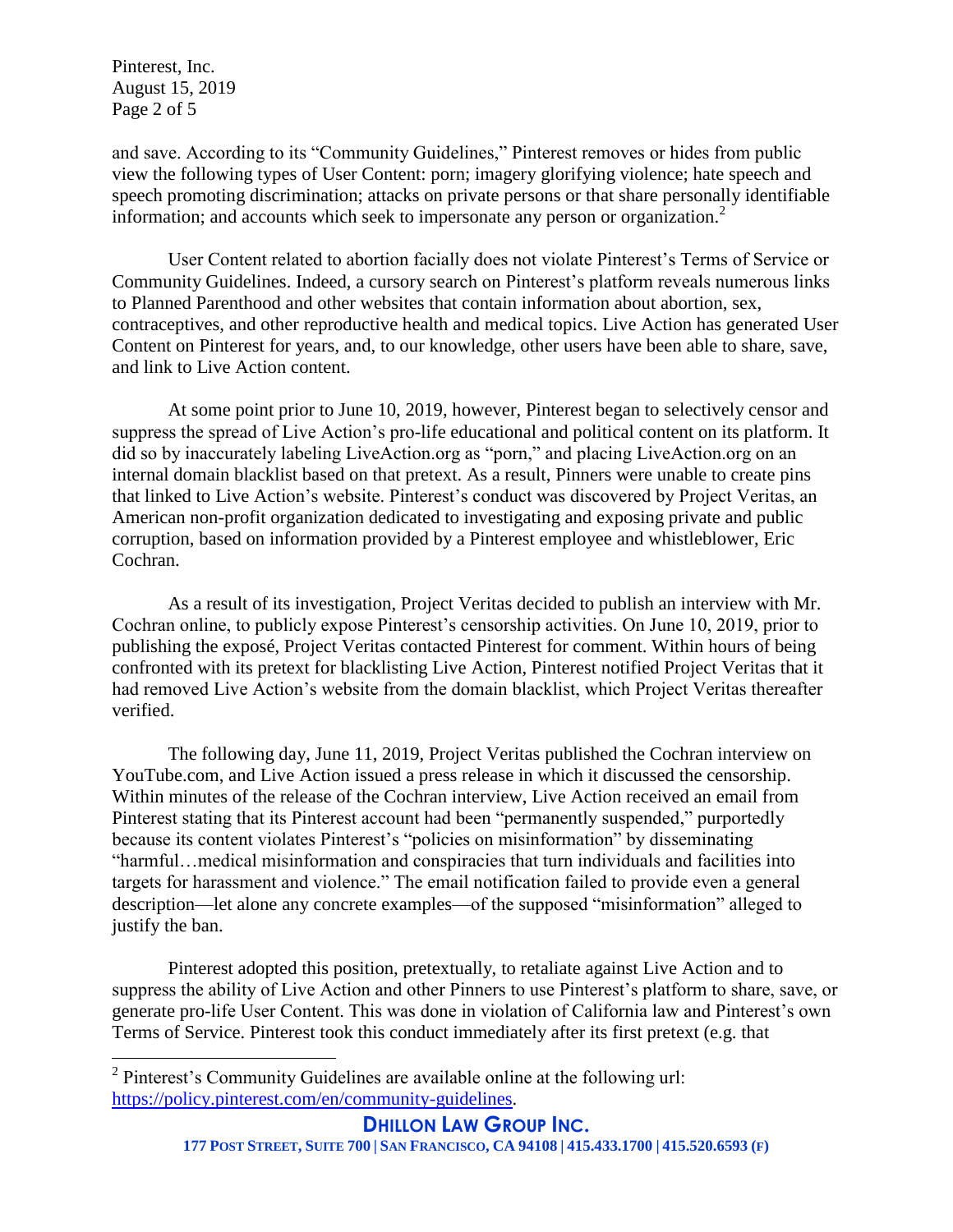Pinterest, Inc. August 15, 2019 Page 3 of 5

LiveAction.org was a pornographic website) had been publicly exposed by an internal whistleblower. As set forth below, Pinterest is liable for its ongoing efforts to unlawfully censor Live Action's and other users' pro-life speech.

## **PINTEREST'S LEGAL LIABILITY**

Pinterest's unlawful conduct gives rise to several causes of action including, but not limited to, the following: (1) breach of contract and/or quasi contract; (2) violations of the California Unruh Act, Civ. Code § 51(b); and (3) unfair competition in violation of Bus. & Prof. Code § 17200. Monetary damages and injunctive relief are available pursuant to these causes of action, and will be sought in court if this matter cannot be promptly resolved.

By creating a Pinterest account and using Pinterest's online platform, Live Action and Pinterest entered into an agreement whereby Live Action agreed to abide by the Terms of Service in exchange for use of Pinterest's platform. Pursuant to this agreement, Live Action incorporated its use of Pinterest into its overall educational outreach and political advocacy strategy, and also generated User Content to disseminate on Pinterest's platform, in compliance with the Terms of Service.

Despite Live Action's compliance with the agreement, Pinterest disparagingly labeled LiveAction.org as a "pornographic" site in order to justify suppressing the sharing of links to LiveAction.org, in violation of the Terms of Service. Then, ironically, Pinterest altogether banned Live Action from using Pinterest's platform on the grounds that it was disseminating unidentified "misinformation"—in truth, as clear from the events describe above, *Pinterest* is the only party to have generated any misinformation, by purposefully mislabeling LiveAction.org.

Live Action has suffered monetary loses, including in connection with the expense and effort required to generate User Content, and has been banned from an important quasi-public speech forum on a pivotal issue of public interest: abortion. Accordingly, Pinterest is in breach of its agreement and promises to Live Action, and is liable for the same.

The California Unruh Civil Rights Act provides that "[a]ll persons within the jurisdiction of this state are free and equal, and no matter what their sex, race, color, religion, ancestry, national origin, disability, or medical condition are entitled to the full and equal accommodations, advantages, facilities, privileges, or services in all business establishments of every kind whatsoever." Cal. Civ. Code § 51(b); *see also Koebke v. Bernardo Heights Country Club*, 36 Cal.4th 824, 836 (2005). California courts construe this statutory bar against discrimination broadly to include all discrimination based on arbitrary characteristics. *See, e.g.*, *Marina Point v. Wolfson*, 30 Cal.3d 721, 726 ("Whether the exclusionary policy rests on the alleged undesirable propensities of those of a particular race, nationality, occupation, political affiliation, or age, in this context the Unruh Act protects individuals from arbitrary discrimination").

Live Action seeks only to use Pinterest's publicly available platform on the same terms and conditions as its other users, including those who advocate political positions Pinterest finds

### **DHILLON LAW GROUP INC.**

177 POST STREET, SUITE 700 | SAN FRANCISCO, CA 94108 | 415.433.1700 | 415.520.6593 (F)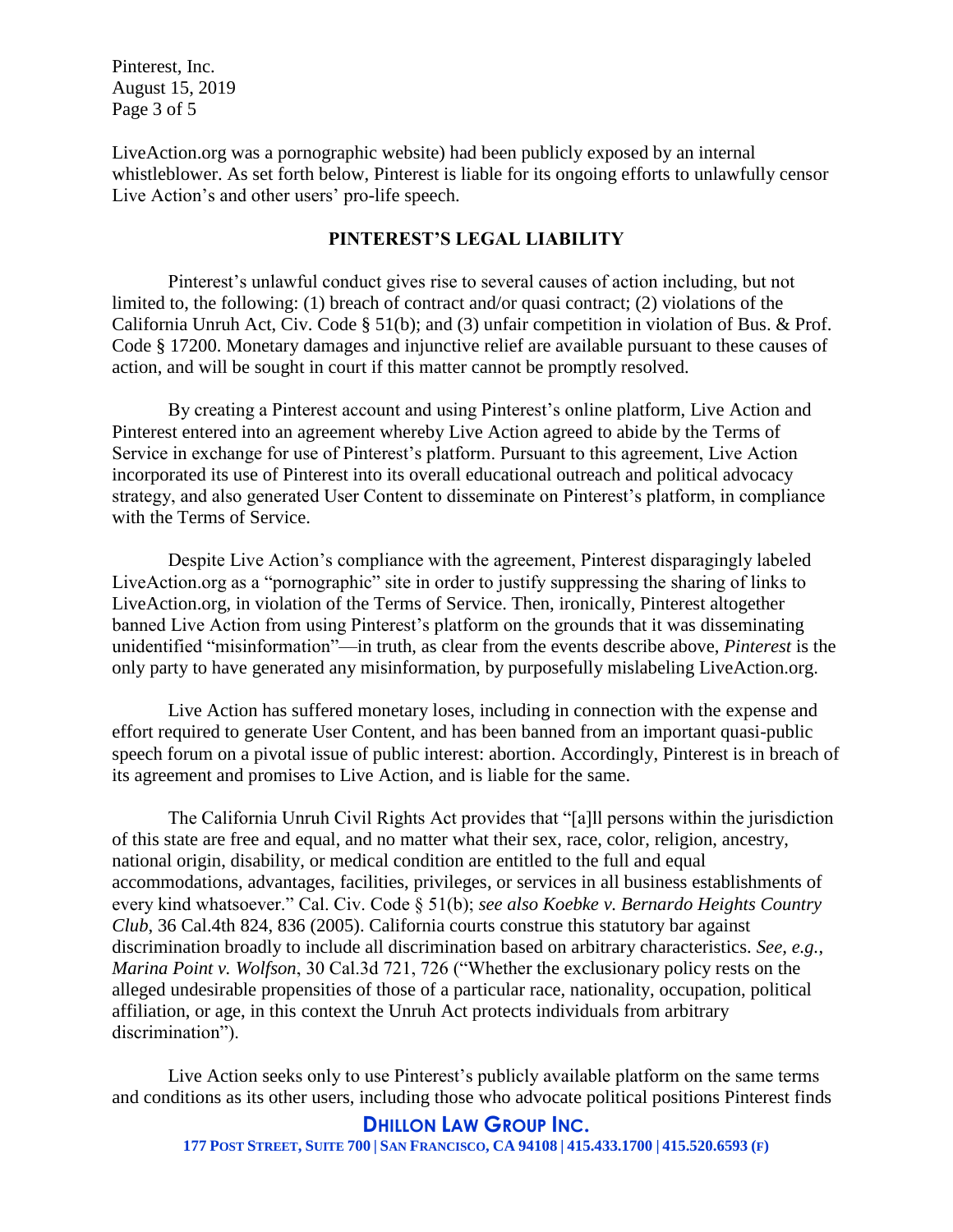Pinterest, Inc. August 15, 2019 Page 4 of 5

more agreeable. Regrettably, Pinterest's conduct to date suggests that Live Action cannot expect equal treatment on equal terms from Pinterest; instead, it appears that our client can expect kneejerk reactions and poorly thought-out pretexts for speech suppression. Pinterest's blatant and arbitrary discrimination against Live Action violates California law, and entitles Live Action to compensatory and injunctive relief.

California Business & Professions Code § 17200 prohibits acts of unfair competition, including any "unlawful, unfair or fraudulent business act or practice." Pinterest's intentional mislabeling of LiveAction.org as pornographic, and its effort to suppress truthful speech on the topic of abortion, all while presenting to the public as if Pinterest values free speech, constitute unlawful and fraudulent acts or practices under California's unfair competition law. Both Live Action and the general public are harmed by Pinterest's manipulations, and are entitled to the injunctive and restitutionary relief available to them pursuant to California's unfair competition law.

The above description of claims is meant to illustrate the broad scope of Pinterest's liability. It is not an exhaustive list of all claims that Live Action has against Pinterest. Our investigation and research of this matter is ongoing, and we reserve all legal rights on behalf of our client.

### **DEMAND**

Live Action demands that Pinterest cease and desist from the above-described unlawful practices, and take immediate steps to reinstate Live Action's Pinterest account. Pinterest should contact this office as soon as possible to confirm what steps it is taking to rectify the problems set forth in this letter.

Should Pinterest fail to address this issue or contact our office by **August 30, 2019**, Live Action intends to take all necessary next steps to remedy the harm it has suffered and continues to suffer.

#### **EVIDENCE PRESERVATION DEMAND**

Litigation is likely to ensue in this matter. Under governing state and federal laws, Pinterest has an obligation to maintain copies of documents, including email and call recordings and other documents relevant to this dispute, as well as all other electronically stored information pertaining to Live Action's Pinterest account and Pinterest's labeling of LiveAction.org as a pornographic website. We also request that Pinterest immediately initiate a litigation hold for potentially relevant ESI, documents, and tangible things and to act diligently and in good faith to secure and audit compliance with such litigation hold.

Pinterest is hereby given notice to immediately take all steps necessary to prevent the destruction, loss, concealment, or alteration of any paper, document, or electronically stored information ("ESI"), including browser activity, and other data or information generated by and/or stored on Pinterest's computers and storage media (e.g., hard disks, thumb drives, backup

#### **DHILLON LAW GROUP INC.**

177 POST STREET, SUITE 700 | SAN FRANCISCO, CA 94108 | 415.433.1700 | 415.520.6593 (F)